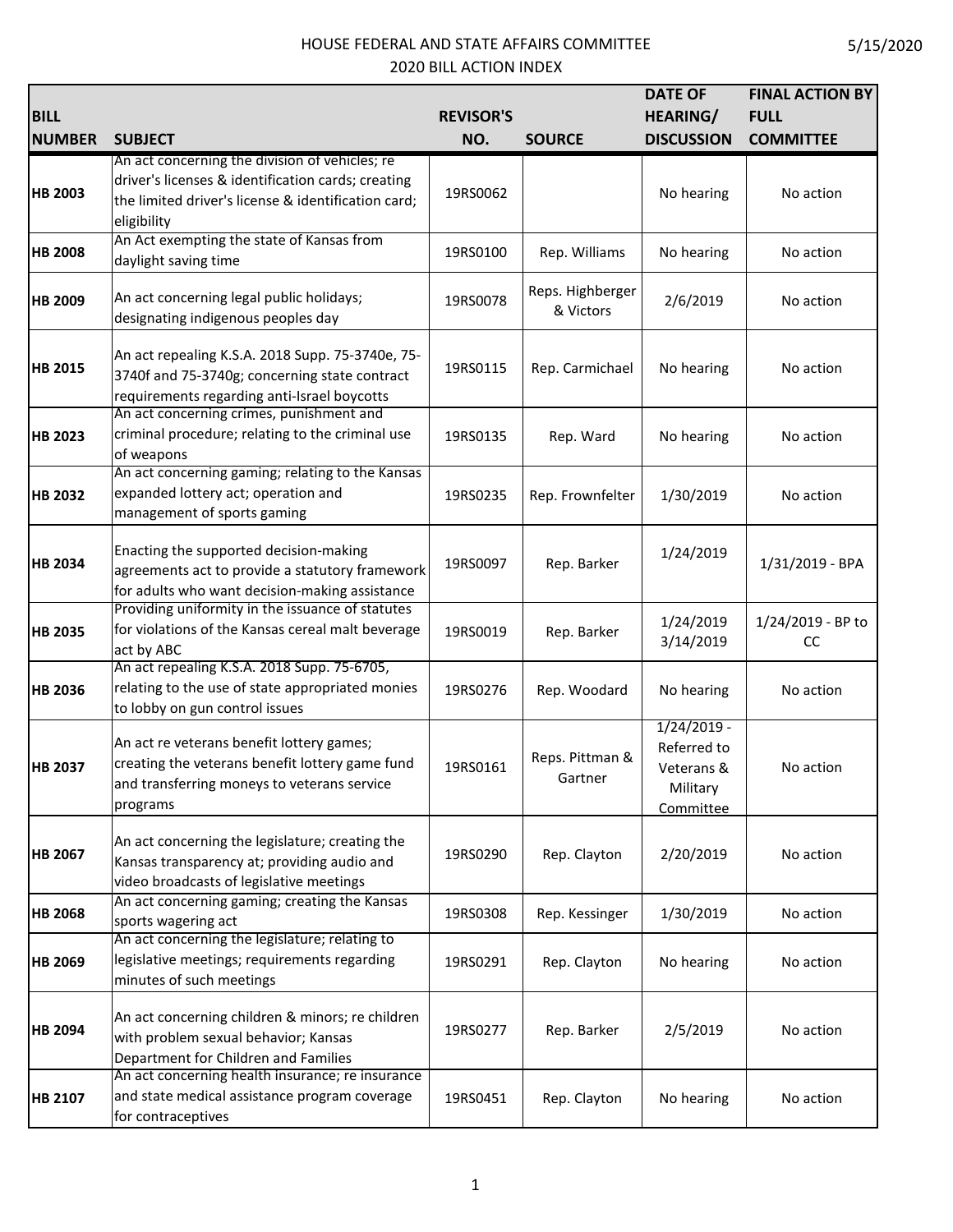| <b>BILL</b><br><b>NUMBER</b> | <b>SUBJECT</b>                                                                                                                                                     | <b>REVISOR'S</b><br>NO. | <b>SOURCE</b>                          | <b>DATE OF</b><br><b>HEARING/</b><br><b>DISCUSSION</b> | <b>FINAL ACTION BY</b><br><b>FULL</b><br><b>COMMITTEE</b> |
|------------------------------|--------------------------------------------------------------------------------------------------------------------------------------------------------------------|-------------------------|----------------------------------------|--------------------------------------------------------|-----------------------------------------------------------|
| HB 2111                      | An act concerning firearms; relating to<br>background checks for certain sales of firearms                                                                         | 19RS0339                | Rep. Clayton                           | No hearing                                             | No action                                                 |
| <b>HB 2115</b>               | An act concerning state contracts; re verification<br>of certain billable hours                                                                                    | 19RS0529                | Rep. Barker                            | No hearing                                             | No action                                                 |
| HB 2129                      | Creating the gun safety red flag act                                                                                                                               | 19RS0406                |                                        | No hearing                                             | No action                                                 |
| <b>HB 2130</b>               | Amending the Kansas act against discrimination<br>to include sexual orientation and gender identity<br>or expression                                               | 19RS0177                | 3/19/2020                              | No hearing                                             | No action                                                 |
| <b>HB 2133</b>               | Required reporting for entities who deliver<br>alcoholic liquors to consumers                                                                                      | 19RS0478                |                                        | 2/14/2019                                              | 2/25/2019 - BPA                                           |
| <b>HB 2153</b>               | Relating to student religious associations                                                                                                                         | 19RS0676                | Rep. Clayton                           | No hearing                                             | No action                                                 |
| HB 2164                      | Concerning the adoption protection act                                                                                                                             |                         | Rep. Ousley                            | No hearing                                             | No action                                                 |
| HB 2190                      | An act concerning the state corporation<br>commission; re electric utiities; electric rates;<br>certain charges prohibited                                         | 19RS0672                | Rep. Houser                            | No hearing                                             | No action                                                 |
| <b>HB 2226</b>               | Making changes to the scrap metal theft act                                                                                                                        | 19RS0273                | Rep. Ruiz for Rep.<br>Frownfelter      | No hearing                                             | No action                                                 |
| <b>HB 2234</b>               | Creating the voluntary gun safety act                                                                                                                              | 19RS0101                | Rep. Ousley                            | No hearing                                             | No action                                                 |
| <b>HB 2289</b>               | Repealing public convenience and necessity<br>requirements for motor carriers                                                                                      | 19RS0795                | Rep. Barker                            | No hearing                                             | No action                                                 |
| <b>HB 2297</b>               | Permanently exempting post-secondary<br>educational institutions from the public buildings<br>law under the personal and family protection<br>act                  | 19RS0684                |                                        | No hearing                                             | No action                                                 |
| <b>HB 2309</b>               | Recreating the Kansas arts commission                                                                                                                              | 19RS0880                | Rep. Helgerson                         | No hearing                                             | No action                                                 |
| <b>HB 2318</b>               | Constitutional restrictions on taxpayer funding<br>for abortions                                                                                                   | 19RS0856                |                                        | No hearing                                             | No action                                                 |
| <b>HB 2323</b>               | Imposing an excise tax on admission to adult-<br>oriented businesses                                                                                               | 19RS0627                |                                        | No hearing                                             | No action                                                 |
| <b>HB 2325</b>               | An act concerning firearms; re the personal &<br>family protection act; age requirement for<br>licensure; recognition of licenses issued by other<br>jurisdictions | 19RS0528                | Rep. Claeys                            | No hearing                                             | No action                                                 |
| <b>HB 2326</b>               | An act concerning firearms; re the personal &<br>family protection act; recognition of licenses<br>issued by other jurisdictions                                   | 19RS0855                | Rep. Carpenter                         | 3/12/2019                                              | 3/22/2019 - BP                                            |
| <b>HB 2376</b>               | Authorizing amendments to the registrant's birth<br>certificate when there is a change in registrant's<br>sex                                                      | 19RS0758                | Tom Witt for<br><b>Equality Kansas</b> | No hearing                                             | No action                                                 |
| <b>HB 2378</b>               | Prohibiting firearm possession restrictions in<br>subsidized housing agreements                                                                                    | 19RS0966                | Rep. Carpenter                         | 3/14/2019                                              | No action                                                 |
| <b>HB 2379</b>               | Exemption from alcoholic liquor enforcement tax<br>for self-distribution of alcoholic liquor by<br>microbreweries and microdistilleries                            | 19RS0853                | Rep. Barker for<br>Phil Bradley        | No hearing                                             | No action                                                 |
| <b>HB 2385</b>               | Designating the polka as the official state dance                                                                                                                  | 19RS0585                | Rep. Ellis                             | 2/19/2020<br>2/24/2020                                 | 3/5/2020 - BPA                                            |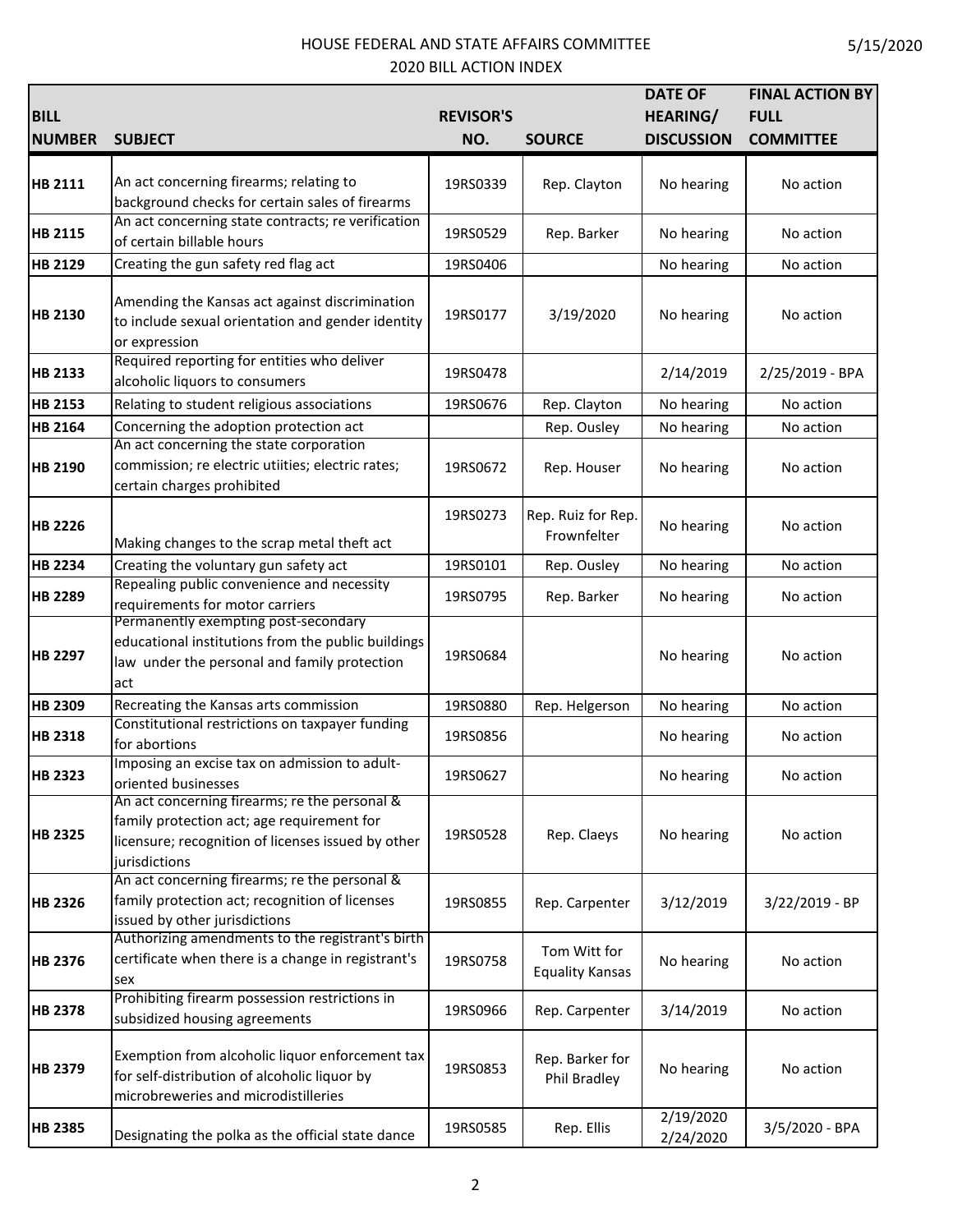| <b>BILL</b>    |                                                                          | <b>REVISOR'S</b> |                        | <b>DATE OF</b><br><b>HEARING/</b> | <b>FINAL ACTION BY</b><br><b>FULL</b> |
|----------------|--------------------------------------------------------------------------|------------------|------------------------|-----------------------------------|---------------------------------------|
| <b>NUMBER</b>  | <b>SUBJECT</b>                                                           | NO.              | <b>SOURCE</b>          | <b>DISCUSSION</b>                 | <b>COMMITTEE</b>                      |
|                | An act concerning gaming; re the Kansas                                  |                  |                        |                                   |                                       |
| <b>HB 2390</b> | expanded lottery act; authorizing sports                                 | 19RS0944         | Rep. Barker            | No hearing                        | No action                             |
|                | wagering                                                                 |                  |                        |                                   |                                       |
|                | An act concerning children & minors; re                                  |                  |                        |                                   |                                       |
| <b>HB 2392</b> | mandatory reporting of suspected child abuse &                           | 19RS0677         | Rep. Ruiz              | 3/21/2019                         | 3/22/2019 - BPA                       |
|                | neglect; investigation procedures                                        |                  |                        |                                   |                                       |
|                |                                                                          |                  | Rep. Highberger        |                                   |                                       |
| <b>HB 2397</b> | An act concerning public health & safety; re                             | 19RS0904         | for Kansas             | No hearing                        | No action                             |
|                | dangerous regulated animals                                              |                  | Humane Society         |                                   |                                       |
| <b>HB 2400</b> |                                                                          | 19RS1277         | Rep. Barker for        | 1/30/2020                         | 2/24/20 - Sub for                     |
|                | Creating the kratom consumer protection act                              |                  | Rep. Hawkins           |                                   | HB2400 passed                         |
|                | An act concerning the Kansas general                                     |                  |                        |                                   |                                       |
| HB 2401        | corporation code; re quorum for the transaction                          | 19RS1345         | Rep. Highberger        | 1/23/2020                         | 1/29/2020 - BPA                       |
|                | of business; amendment to articles of                                    |                  |                        |                                   |                                       |
|                | incorporation                                                            |                  |                        |                                   |                                       |
|                | An act concerning school districts; re bullying                          |                  |                        |                                   |                                       |
| <b>HB 2405</b> | policies & procedures; creating the legislative                          | 19RS1230         | Tom Witt,              | No hearing                        | No action                             |
|                | task force on bullying prevention in public                              |                  | <b>Equality Kansas</b> |                                   |                                       |
|                | schools                                                                  |                  |                        |                                   |                                       |
| <b>HB 2406</b> | An act concerning firearms; relinquishment                               | 19RS1278         | Rep. Ruiz              | No hearing                        | No action                             |
|                | thereof pursuant to certain court ordeRS                                 |                  |                        |                                   |                                       |
|                | An act concerning school districts; re bullying                          |                  | Tom Witt,              |                                   |                                       |
| <b>HB 2407</b> | policies & procedures; requiring publication of                          | 19RS1254         | <b>Equality Kansas</b> | No hearing                        | No action                             |
|                | such policies & procedures<br>An act concerning the offices of the state |                  |                        |                                   |                                       |
|                | treasurer and the commissioner of insurance; re                          |                  |                        |                                   |                                       |
| <b>HB 2410</b> |                                                                          | 19RS1494         | Rep. Carpenter         | No hearing                        | No action                             |
|                | filling a vacancy<br>An act concerning administrative rules &            |                  |                        |                                   |                                       |
|                | regulations; re review by the director of the                            |                  |                        | 1/23/2020                         |                                       |
| <b>HB 2411</b> | budget                                                                   | 19RS1378         | Rep. Highland          | 1/29/2020                         | $2/12/20 - BPA$                       |
|                |                                                                          |                  |                        |                                   |                                       |
|                | An act concerning health and healthcare;                                 |                  |                        |                                   |                                       |
|                | enacting the human solution for Kansas act; re                           |                  |                        | No hearing                        | No action                             |
| <b>HB 2413</b> | medical cannabis; providing for the licensure &                          | 19RS1024         | Rep. Highberger        |                                   |                                       |
|                | regulation of the manufacture, transportation &                          |                  |                        |                                   |                                       |
|                | sale of medical cannabis; imposing a privilege tax                       |                  |                        |                                   |                                       |
|                | on medical cannabis                                                      |                  |                        |                                   |                                       |
|                | An act concerning persons with disabilities; re-                         |                  |                        |                                   |                                       |
|                | the right to accommodation for individuals who                           |                  |                        |                                   |                                       |
|                | raise assistance dogs; the procedure for                                 |                  |                        | No hearing                        |                                       |
| <b>HB 2421</b> | verification of a person's right to be                                   |                  | Rep. Williams          |                                   | No action                             |
|                | accompanied by an assistance dog or                                      |                  |                        |                                   |                                       |
|                | professional therapy dog; accredited training                            |                  |                        |                                   |                                       |
|                | faciities                                                                |                  |                        |                                   |                                       |
|                |                                                                          |                  |                        |                                   |                                       |
| <b>HB 2422</b> | An act establishing daylight saving time as the                          |                  | Rep. Williams          | No hearing                        | No action                             |
|                | permanent standard time for the state of Kansas                          |                  |                        |                                   |                                       |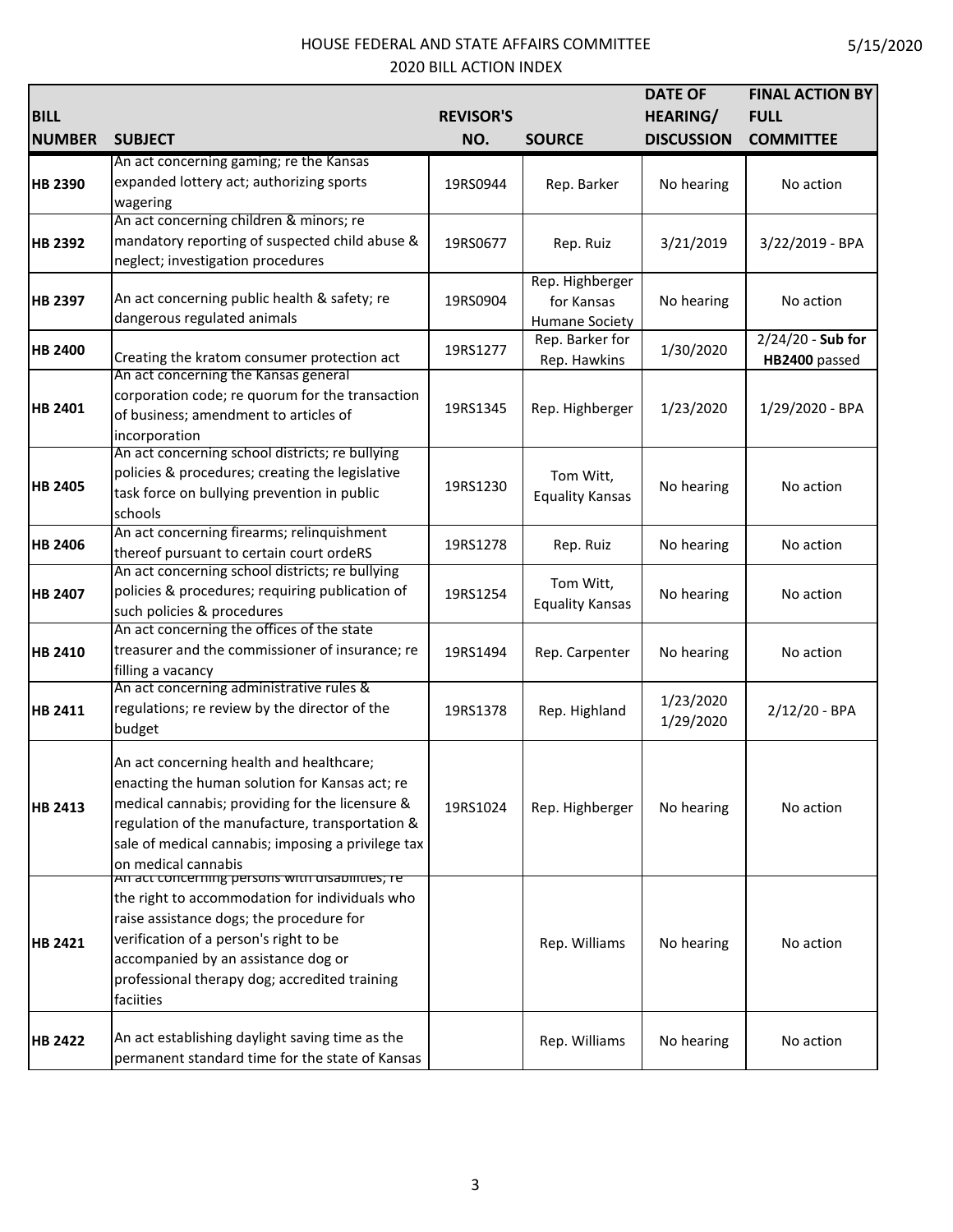|                |                                                                                                                                                                                                                   |                  |                                                                                                                                      | <b>DATE OF</b>    | <b>FINAL ACTION BY</b> |
|----------------|-------------------------------------------------------------------------------------------------------------------------------------------------------------------------------------------------------------------|------------------|--------------------------------------------------------------------------------------------------------------------------------------|-------------------|------------------------|
| <b>BILL</b>    |                                                                                                                                                                                                                   | <b>REVISOR'S</b> |                                                                                                                                      | <b>HEARING/</b>   | <b>FULL</b>            |
| <b>NUMBER</b>  | <b>SUBJECT</b>                                                                                                                                                                                                    | NO.              | <b>SOURCE</b>                                                                                                                        | <b>DISCUSSION</b> | <b>COMMITTEE</b>       |
| <b>HB 2425</b> | An act enacting the Kansas anti-red flag act;<br>prohibiting the enactment or enforcement of<br>extreme risk protection orders against<br>indivdiuals re firearms; establishing criminal<br>penalty for violation |                  | Rep. Houser                                                                                                                          | No hearing        | No action              |
| <b>HB 2433</b> | An act designating the watermelon as the state<br>fruit of Kansas                                                                                                                                                 |                  | Rep. Samsel                                                                                                                          | No hearing        | No action              |
| <b>HB 2476</b> | An act concerning the national motto; re the<br>display thereof in public buildings                                                                                                                               | 20RS2200         | Reps. Capps,<br>Bergquist, Blex,<br>Collins, Donohoe,<br>Dove, Garber,<br>Helmer, Houser,<br>Howard, Rhiley,<br>Seiwert,<br>Waggoner | 1/30/2020         | No action              |
| <b>HB 2477</b> | An act concerning legal public holidays;<br>designating General Election Day as a legal public<br>holiday                                                                                                         | 20RS2200         | Rep. Karleskint                                                                                                                      | 1/30/2020         | No action              |
| <b>HB 2511</b> | An act concerning the use of public funds and<br>resources re firearms; restricting state and local<br>implementation of federal firearm control<br>measures                                                      | 20RS2276         | Rep. Jacobs                                                                                                                          | No hearing        | No action              |
| <b>HB 2520</b> | An act concerning crimes, punishment and<br>criminal procedure; relating to assault & battery<br>of sports officials                                                                                              | 20RS2048         | Rep. Claeys                                                                                                                          | 2/19/2020         | No action              |
| <b>HB 2530</b> | An act concerning the Kansas act against<br>discrimination; re race, including hair texture &<br>protective hairstyles in the definition of race                                                                  | 20RS2350         | Rep. Susan Ruiz                                                                                                                      | No hearing        | No action              |
| <b>HB 2563</b> | Increasing the minimum age to purchase or<br>possess cigarettes and tobacco products from 18<br>to 21; prohibiting cigarette vending machines<br>and flavored vaping products                                     | 20RS2167         | Reps. Eplee,<br>Croft, Ellis,<br>Bishop, Barker                                                                                      | 2/13/2020         | 2/20/2020 - BPA        |
| <b>HB 2564</b> | Prescribing certain duties on the chairmen of the<br>legislative committees relating to the provision<br>of testimony presented to the committee                                                                  | 20RS2341         | Rep. Clayton                                                                                                                         | No hearing        | No action              |
| <b>HB 2571</b> | An act concerning licensure under the club and<br>drinking establishment act                                                                                                                                      | 20RS1917         | Rep. Ellis                                                                                                                           | 2/18/2020         | 2/24/2020 - BPA        |
| <b>HB 2596</b> | An act concerning alcoholic beverages; re club<br>and drinking establishment act; authorizing the<br>issuance of drinking establishment licenses to<br>licensed manufacturers                                     | 20RS2342         | Rep. Eplee                                                                                                                           | 2/18/2020         | 2/24/2020 - BPA        |
| <b>HB 2613</b> | Creating the crime of harassment of a sports<br>official                                                                                                                                                          |                  | Reps. Samsel and<br>Lynn                                                                                                             | No hearing        | No action              |
| <b>HB 2635</b> | An at concerning firearms; re sale of firearms &<br>ammunition; imposing a privilege tax on the sale<br>thereof                                                                                                   |                  | Rep. Stogsdill                                                                                                                       | No hearing        | No action              |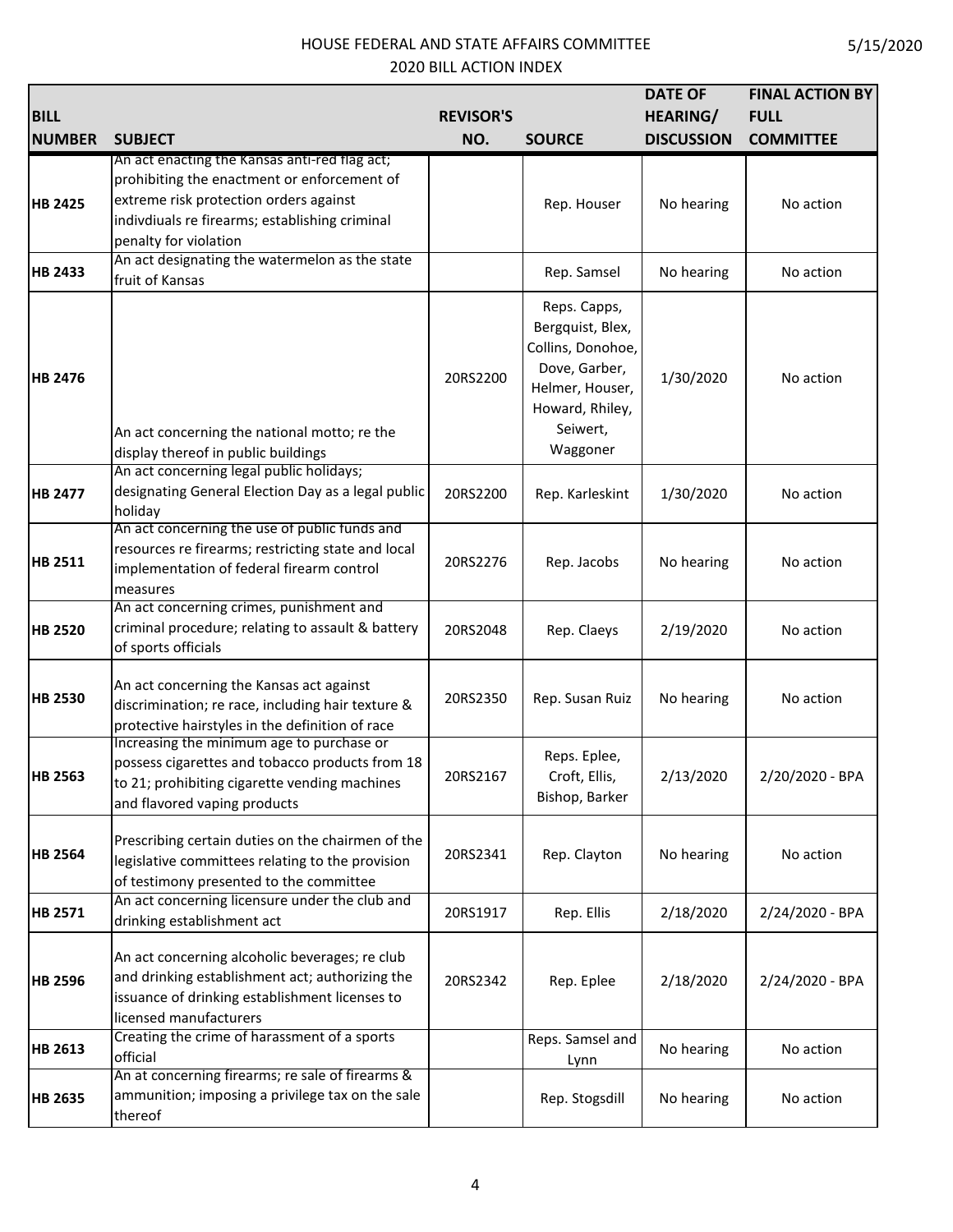| <b>BILL</b><br><b>NUMBER</b> | <b>SUBJECT</b>                                                                                                                                                                                                                              | <b>REVISOR'S</b><br>NO. | <b>SOURCE</b>                                                                                                               | <b>DATE OF</b><br><b>HEARING/</b><br><b>DISCUSSION</b> | <b>FINAL ACTION BY</b><br><b>FULL</b><br><b>COMMITTEE</b> |
|------------------------------|---------------------------------------------------------------------------------------------------------------------------------------------------------------------------------------------------------------------------------------------|-------------------------|-----------------------------------------------------------------------------------------------------------------------------|--------------------------------------------------------|-----------------------------------------------------------|
| <b>HB 2636</b>               | An act concerning firearms; re criminal<br>possession, manufacturing or selling of large<br>capacity ammunition magazines & criminal<br>carrying of handguns with large capacity<br>ammunition magazines                                    |                         | Rep. Stogsdill                                                                                                              | No hearing                                             | No action                                                 |
| <b>HB 2641</b>               | An act concerning marriage; re the recognition of<br>marriages                                                                                                                                                                              |                         | Reps. S. Ruiz and<br>Woodard                                                                                                | No hearing                                             | No action                                                 |
| <b>HB 2650</b>               | An act concerning days of commemoration;<br>designating February 15 of each year as Susan B.<br>Anthony Day in the state of Kansas                                                                                                          |                         | Reps. Pittman,<br>Arnberger, Croft,<br>French, Gartner,<br>Lynn, Neighbor,<br>S. Ruiz, Warfield,<br>Wasinger,<br>Weigel, Xu | 3/10/2020                                              | 3/10/2020 - BP to<br>Consent Calendar                     |
| HB 2671                      | An act concerning gaming; re the Kansas<br>expanded lottery act; authorizing sports<br>wagering                                                                                                                                             | 20RS2005                | Rep. Barker                                                                                                                 | 3/11/2020<br>3/12/2020<br>3/16/2020                    | No action                                                 |
| <b>HB 2672</b>               | An act concerning alcoholic beverages; re the<br>club and drinking establishment act; authorizing<br>licensees to sell and serve cereal malt beverages                                                                                      | 20RS2351                | Jason Watkins                                                                                                               | 3/5/2020                                               | $3/16/2020 -$<br>Contents put into<br><b>SB221</b>        |
| <b>HB 2717</b>               | An act concerning firearms; creating the Kansas<br>firearms industry nondiscrimination act                                                                                                                                                  | 20RS2601                | Rep. Carpenter                                                                                                              | No hearing                                             | No action                                                 |
| <b>HB 2718</b>               | An act concerning planning & zoning re firearm<br>manufactuers, importers & dealers                                                                                                                                                         | 20RS2604                | Rep. Carpenter                                                                                                              | No hearing                                             | No action                                                 |
| <b>HB 2723</b>               | An act concerning medical services; re<br>emergency medical services; requiring provision<br>of medical oversight                                                                                                                           | 20RS2796                | Rep. Eplee for the<br>Board of<br>Emergency<br><b>Medical Services</b>                                                      | 3/10/2020                                              | No action                                                 |
| <b>HB 2724</b>               | An act concerning education; creating the Kansas<br>student academic improvement act                                                                                                                                                        | 20RS2126                | Mike O'Neil for<br>Kansas Policy<br>Institute                                                                               | No hearing                                             | No action                                                 |
| <b>HB 2725</b>               | An act concerning education; creating the Kansas<br>exceptional child academic improvement act                                                                                                                                              | 20RS2142                | Mike O'Neil for<br>Kansas Policy<br>Institute                                                                               | No hearing                                             | No action                                                 |
| <b>HB 2732</b>               | An act concerning postsecondary educational<br>institutions; re student safety; requiring<br>postsecondary eduational institutions to<br>implement sexual violence policies & protocols in<br>order to receive certain state appropriations | 20RS2820                | Rep. Arnberger                                                                                                              | No hearing                                             | No action                                                 |
| <b>HB 2733</b>               | An act concerning firearms; relinquishment<br>thereof pursuant to certain court ordeRS                                                                                                                                                      | 20RS3137                | Rep. Clayton                                                                                                                | No hearing                                             | No action                                                 |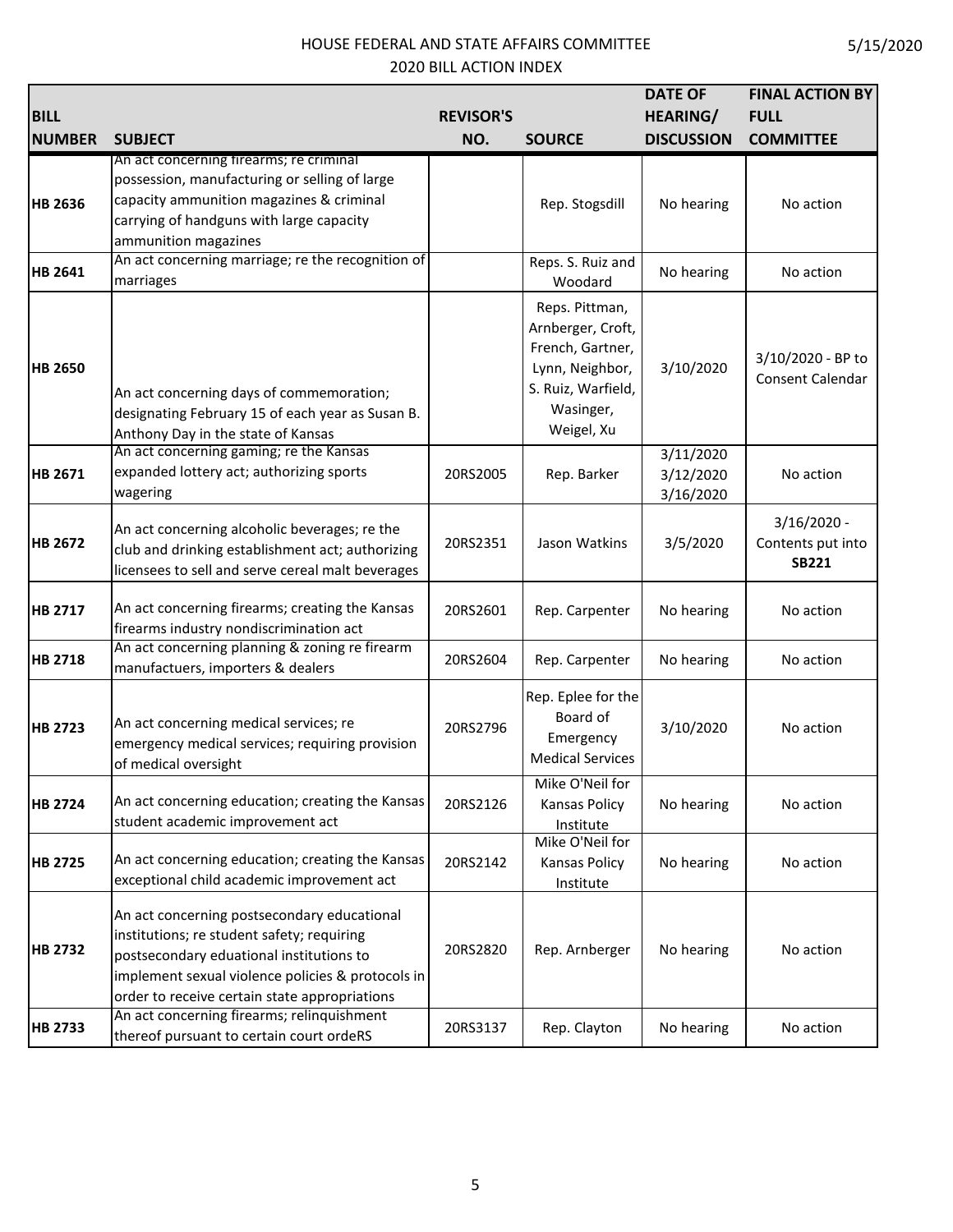| <b>BILL</b><br><b>NUMBER</b> | <b>SUBJECT</b>                                                                                                                                                                                                                                                                                         | <b>REVISOR'S</b><br>NO. | <b>SOURCE</b> | <b>DATE OF</b><br><b>HEARING/</b><br><b>DISCUSSION</b> | <b>FINAL ACTION BY</b><br><b>FULL</b><br><b>COMMITTEE</b>  |
|------------------------------|--------------------------------------------------------------------------------------------------------------------------------------------------------------------------------------------------------------------------------------------------------------------------------------------------------|-------------------------|---------------|--------------------------------------------------------|------------------------------------------------------------|
| <b>HB 2735</b>               | An act concerning children & families; preserving<br>families that include a parent who is blind;<br>providing for certain considerations re cases<br>involving legal custody, residency, parenting time<br>& children in need of care                                                                 | 20RS2862                | Rep. Lusk     | No hearing                                             | No action                                                  |
| <b>HB 2737</b>               | An act concerning school buses; authorizing<br>school districts to install & operate school bus<br>cameras; providing enhanced criminal penalties<br>for vehicles improperly passing school buses;<br>establishing the bus camera reimbursement fund<br>& the school bus safety zone fund              | 20RS2763                | Rep. Barker   | No hearing                                             | No action                                                  |
| <b>HB 2740</b>               | An act concerning health & healthcare; enacting<br>the Kansas medical marijuana regulation act; re<br>medical cannabis; providing for the licensure &<br>regulation of the manufacture, transportation &<br>sale of medical cannabis; providing certain fines<br>& penalties for violations of the act | 20RS2068                | Rep. Barker   | No hearing                                             | No action                                                  |
| <b>HB 2742</b>               | An act concerning health & healthcare, enacting<br>the Kansas equal access act; re medical cannabis;<br>providing for the licensure & regulation of the<br>manufacture, transportation & sale of medical<br>cannabis                                                                                   | 20RS2597                | Rep. Eplee    | No hearing                                             | No action                                                  |
|                              |                                                                                                                                                                                                                                                                                                        |                         |               |                                                        |                                                            |
|                              | <b>Senate Bills</b>                                                                                                                                                                                                                                                                                    |                         |               |                                                        |                                                            |
| SB 164                       | An act concerning alcoholic beverages; re<br>licensure; specifying the effective date of licenses                                                                                                                                                                                                      |                         |               |                                                        |                                                            |
| <b>SB 218</b>                | An act concerning children and minors; re<br>reporting of certain abuse and neglect; duly<br>ordained minister of religion                                                                                                                                                                             |                         |               | 3/18/2020                                              | No action                                                  |
| <b>SB 221</b>                | An act concerning alcoholic liquor; re club &<br>drinking establishments; retailers' license;<br>removal of unconsumed beer & cereal malt<br>beverage from licensed premises                                                                                                                           |                         |               | 3/16/2020                                              | $3/16/2020 -$<br>Contents of<br>HB2672 added in<br>and BPA |
| <b>SB 254</b>                | Concerning requirements of publication of<br>certain documents by the secretary of state; re<br>session laws, the Kansas register, proposed<br>amendments to the constitution of the state of<br>Kansas, & Kansas administrative rules &<br>regulations & guidance documents                           |                         |               | 3/18/2020                                              | No action                                                  |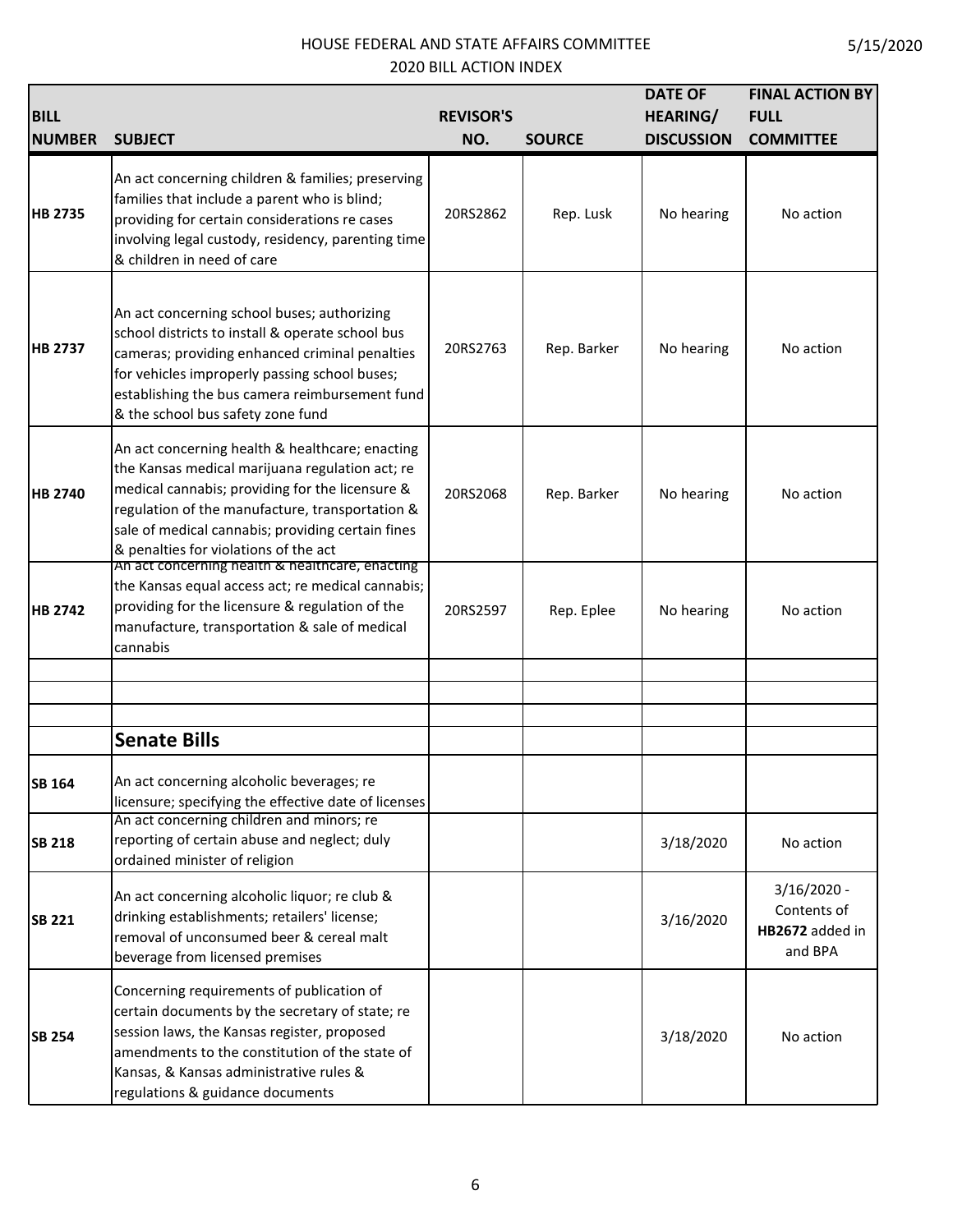| <b>BILL</b><br><b>NUMBER</b> | <b>SUBJECT</b>                                                                                                                                                                                                                                                                                                                                                                                                                                                                 | <b>REVISOR'S</b><br>NO. | <b>SOURCE</b>                                                                                                              | <b>DATE OF</b><br><b>HEARING/</b><br><b>DISCUSSION</b> | <b>FINAL ACTION BY</b><br><b>FULL</b><br><b>COMMITTEE</b> |
|------------------------------|--------------------------------------------------------------------------------------------------------------------------------------------------------------------------------------------------------------------------------------------------------------------------------------------------------------------------------------------------------------------------------------------------------------------------------------------------------------------------------|-------------------------|----------------------------------------------------------------------------------------------------------------------------|--------------------------------------------------------|-----------------------------------------------------------|
| <b>SB 283</b>                | An act concerning gaming; re Kansas expanded<br>lottery act; Kansas lottery & Kansas racing and<br>gaming commission; rules and regulations;<br>authorizing sports wagering; problem gambling<br>& addictions grant fund, transfers and<br>authorized uses; creating the sports wagering<br>receipts fund; executive director of the Kansas<br>lottery; white collar crime fund, governor;<br>combating white collar crimes and IT scholarship<br>fund; state board of regents |                         | Rep. Clayton<br>20RS3137                                                                                                   | No hearing                                             | No action                                                 |
|                              |                                                                                                                                                                                                                                                                                                                                                                                                                                                                                |                         |                                                                                                                            |                                                        |                                                           |
|                              | <b>HCRs</b>                                                                                                                                                                                                                                                                                                                                                                                                                                                                    |                         |                                                                                                                            |                                                        |                                                           |
| <b>HCR 5004</b>              | Proposition to amend section 1 of the Kansas bill<br>of rights re equal rights for all human life                                                                                                                                                                                                                                                                                                                                                                              |                         |                                                                                                                            | 3/21/2019                                              | No action                                                 |
| <b>HCR 5010</b>              | A proposition to amend article 3 of the<br>constitution of the state of Kansas by adding a<br>new section thereto concerning the issuance of<br>decisions by the Kansas supreme court                                                                                                                                                                                                                                                                                          | 19RS1399                | Reps. Barker,<br>Awerkamp,<br>Humphries,<br>Smith, Thomas,<br>Erickson,<br>Carpenter, Burris,<br>Houser, Mason &<br>Resman | No hearing                                             | No action                                                 |
| <b>HCR 5013</b>              | A proposition to amend section 11 of article 1 of<br>the constitution of the state of Kansas relating to<br>vacancies in executive offices                                                                                                                                                                                                                                                                                                                                     | 19RS1509                | Rep. Carpenter                                                                                                             | No hearing                                             | No action                                                 |
| <b>HCR 5016</b>              | A proposition urging Congres to ensure access to<br>healthcare & other benefits for all veterans of<br>the U.S. armed forces by enacting legislation to<br>provide healthcare & other benefits to deported<br>veterans                                                                                                                                                                                                                                                         |                         | Reps. Victors,<br>Alcala, Ruiz, L.,<br>Ruiz, S.                                                                            | No hearing                                             | No action                                                 |
| <b>HCR 5019</b>              | A proposition to amend the bill of rights of the<br>Kansas constitution by adding a new section<br>thereto stating that there is no constitutional<br>right to abortion, & reserving to the people the<br>ability to regulate abortion through the elected<br>members of the legislature of Kansas                                                                                                                                                                             | 19RS1936                | Rep. Barker                                                                                                                | 1/21/2020                                              | $1/22/20 - BPA$                                           |
| <b>HCR 5021</b>              | A proposition to repeal section 16 of article 15 of<br>the constitution of the state of Kansas; re<br>marriage                                                                                                                                                                                                                                                                                                                                                                 |                         | Reps. S. Ruiz and<br>Woodard                                                                                               | No hearing                                             | No action                                                 |